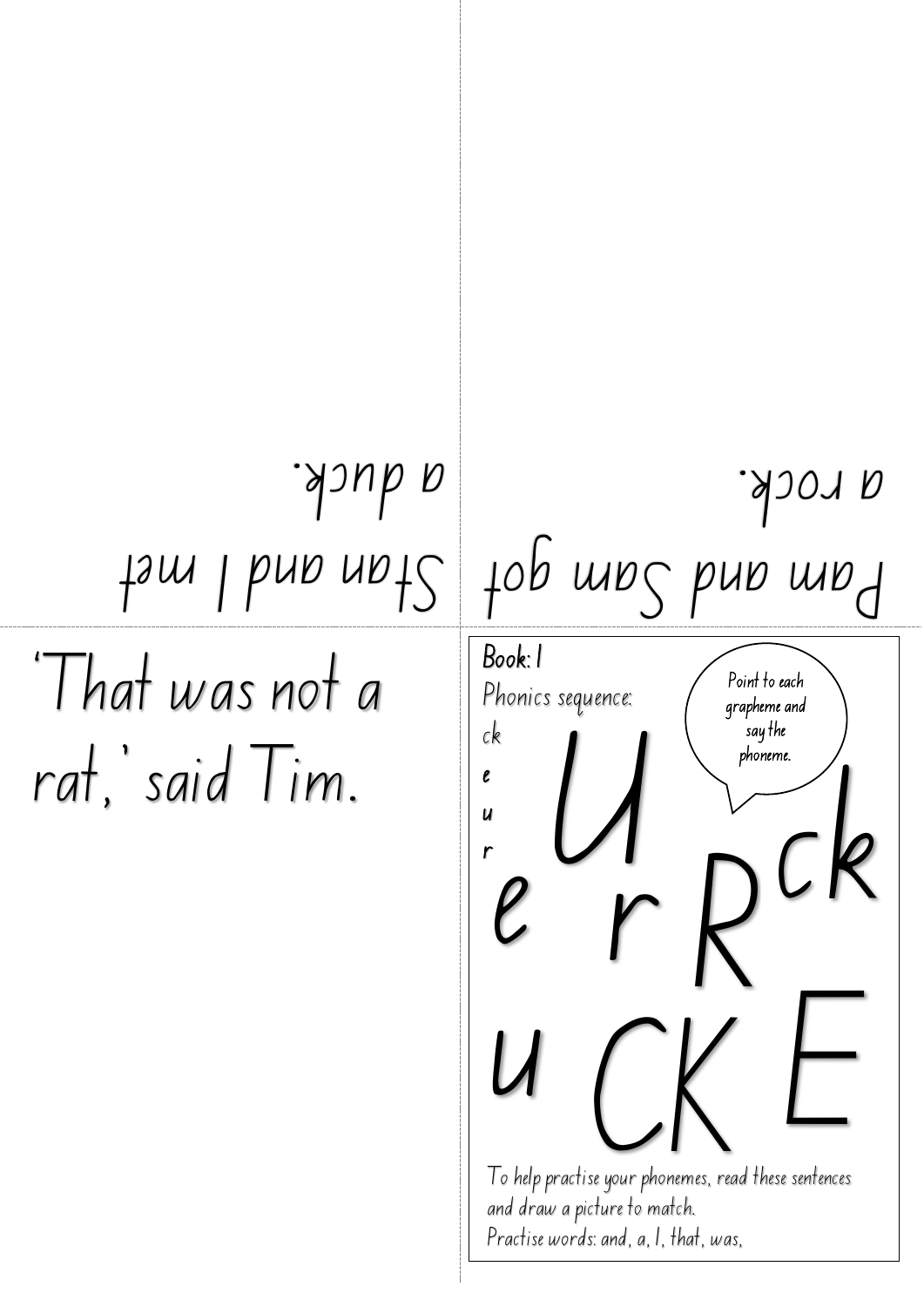The sock is on top of the dog.

## $T$ ·bnw o puo dno

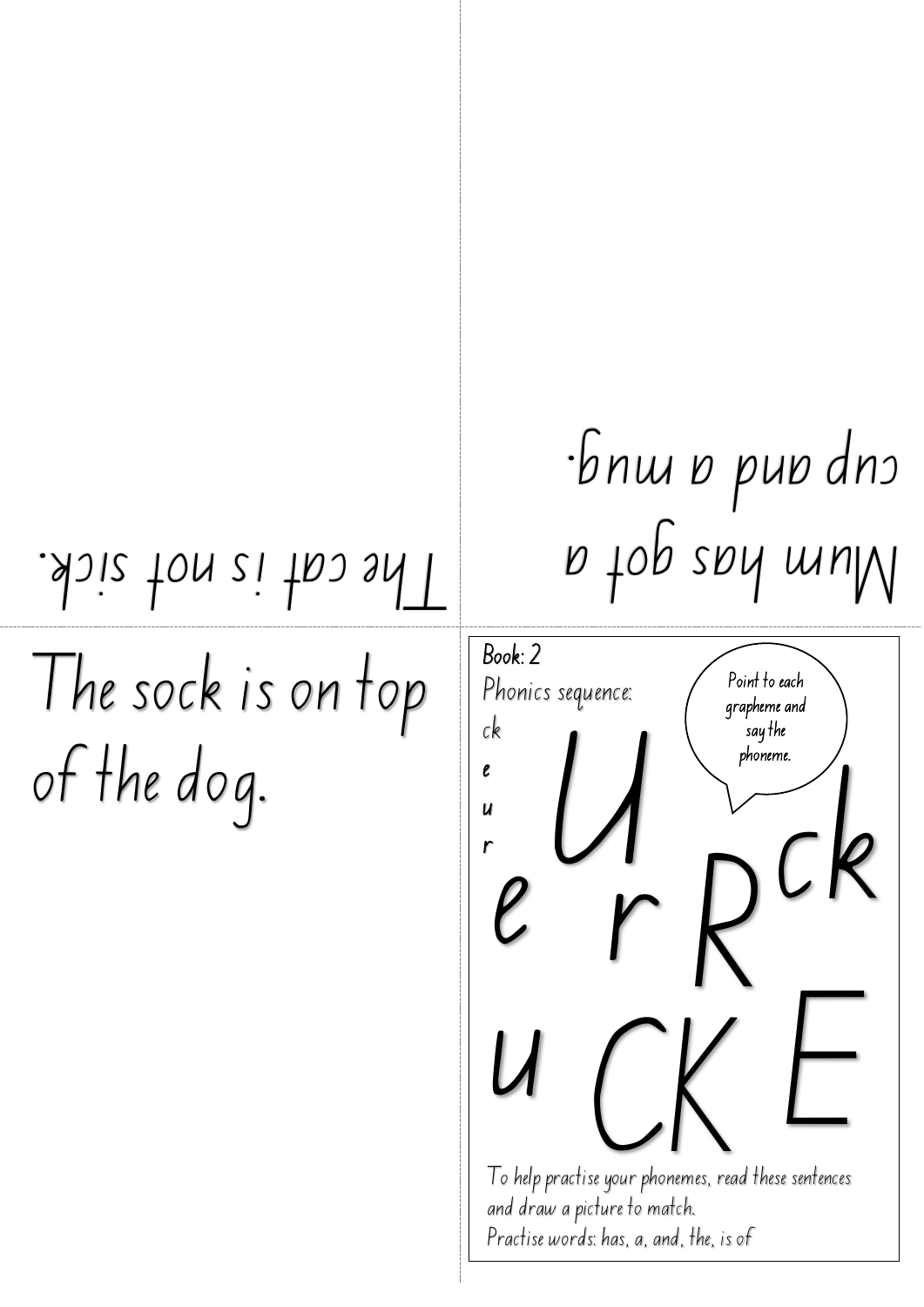## The dog can kick the cat.

The tent is up.

pegs.

## I can stack the